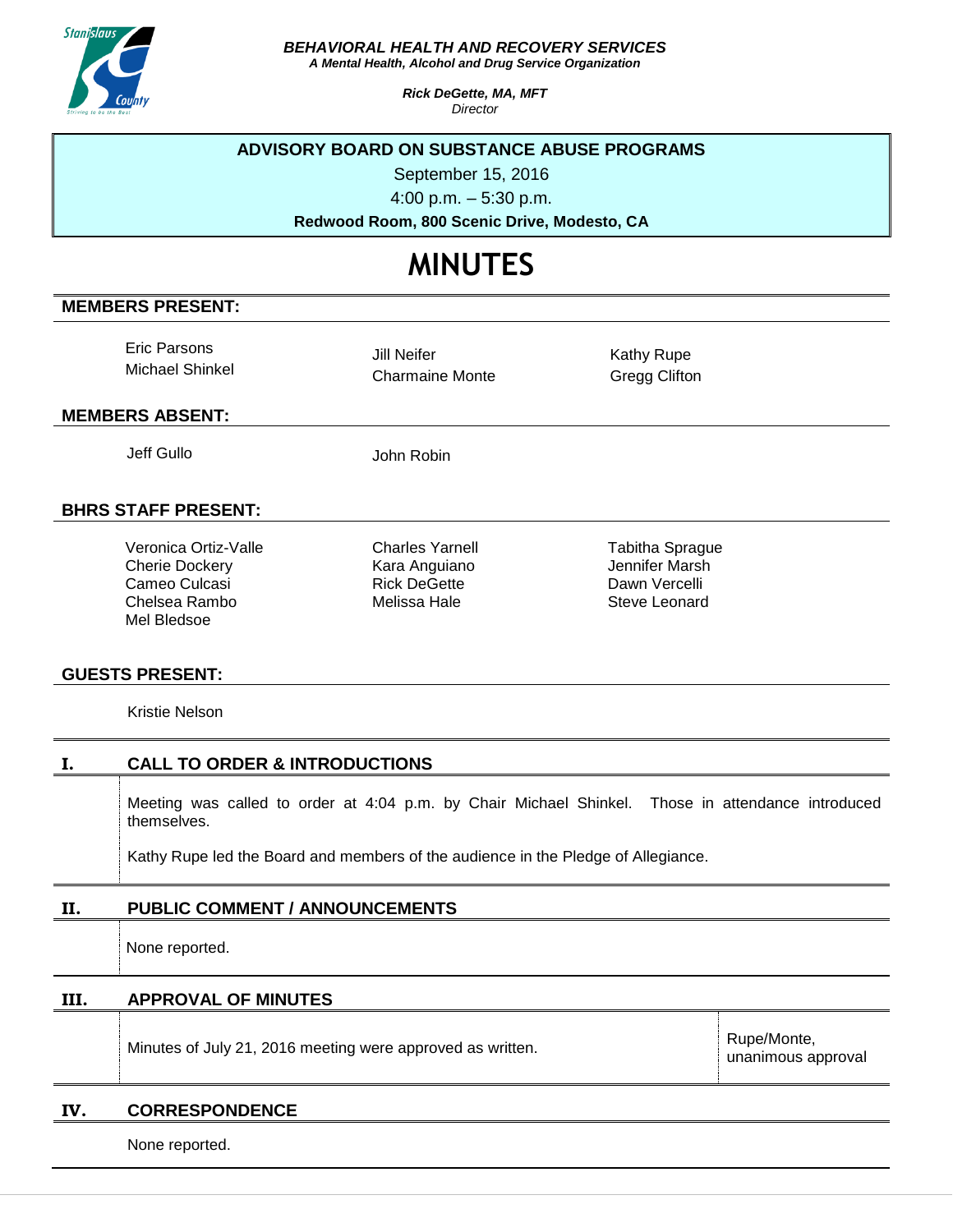## **ADVISORY BOARD ON SUBSTANCE ABUSE PROGRAMS**

September 15, 2016

4:00 p.m. – 5:30 p.m.

#### **Redwood Room, 800 Scenic Drive, Modesto, CA**

## **V. STANISLAUS RECOVERY CENTER (SRC)**

Dawn Vercelli presented a PowerPoint presentation with up-to-date information on the Stanislaus Recovery Center and programming. Dawn summarized the following highlights:

- Funding approved for 10 bed residential expansion
- DHCS Certified to provide Out Patient (OP) Drug Medi-Cal (DMC)
- MHSA Innovation: Co-occurring Disorder Full Service Partnership and Crisis Stabilization Unit colocated at SRC
- Overview of SRC accomplishments for FY 15/16

In addition, members were invited to attend the upcoming SRC Recovery/Anniversary event on Friday, September 30, 2016 from 10:00 a.m. – 2:00 p.m. A flyer was distributed.

#### **VI. COMMITTEE REPORTS**

#### **Executive:**

The Executive Committee meets the  $2^{nd}$  Tuesday of the month at 4:00 p.m. to set the agenda.

- Chair Michael Shinkel welcomed and introduced Rick DeGette to the ABSAP Board as the new BHRS Director.
- The Merge Committee continues to move forward with a focus on meeting structure. Members were reminded to attend the Merge Committee scheduled for Tuesday, September 27, 2016 at 2:30 p.m.
- The Executive Committee interviewed three applicants. One candidate was recommended to the Board of Supervisors for appointment to fill the vacancy in District 4. The new member will to start in October.

Ad Hoc Nominating Committee: Chair Michael Shinkel brought forth the need to appoint a Nominating Committee to bring a slate of offices for Chair and Vice Chair to the October meeting for a vote to take place at the November Joint Board meeting. Kathy Rupe, Charmaine Monte, and Jill Neifer volunteered to participate as the Nominating Committee.

#### **Criminal Justice Oversight/Forensics Committee:**

The next meeting is scheduled for October 26, 2016. The Criminal Justice Oversight/Forensics Committee meets quarterly on the 4th Wednesday of the month at 4:00 p.m., Adult Probation,  $2^{nd}$  Floor Conference Room, 801 11<sup>th</sup> Street, Suite B-100, Modesto.

**Prevention Committee:** The next meeting will be held Tuesday, September 20, 2016, from 9:00 a.m. – 11:00 a.m. at Sutter Gould Education Center, 1700 McHenry Village Way, Modesto.

Jennifer Marsh mentioned the following highlights:

- Life of a Tiger Code Night at Patterson High School held on August 15, 2106 was a success.
- Jennifer attended the Marijuana Awareness Conference in Santa Clara County in September. Topics around policy and how marijuana cultivation and manufacturing impacts were discussed.
- Drop the Drugs: Prescription Medication Disposal Event is scheduled for Saturday, October 22, 2016 10:00 a.m.  $-$  2:00 p.m. at the Stanislaus County Courthouse, 800 11<sup>th</sup> St., Modesto.